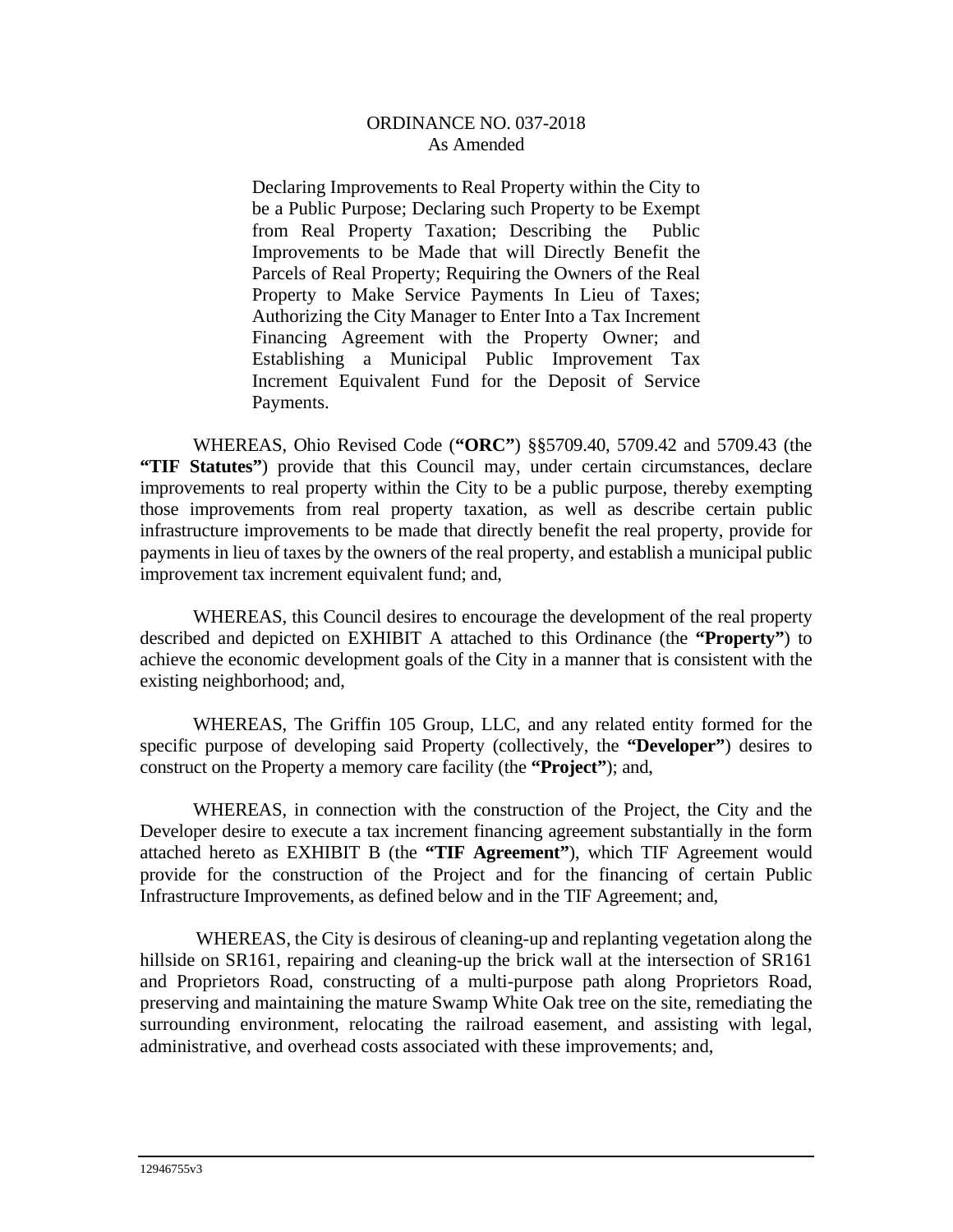WHEREAS, it is necessary and appropriate and in the best interests of the City to provide for the payment of annual service payments in lieu of taxes (**"Service Payments"**) by the current and future owners of the Property (each an **"Owner,"** and collectively, the **"Owners"**) with respect to the Improvements pursuant to ORC §5709.42; and,

 WHEREAS, the designated public infrastructure improvements described in EXHIBIT C attached hereto (the **"Public Infrastructure Improvements"**) will directly benefit the Property; and,

 WHEREAS, it is in the best interests of the City to declare the Improvements to the Property to be a public purpose, as Improvements are defined below and in ORC §5709.40(A)(4), and to provide an exemption from real property taxes as set forth in this Ordinance; and,

 WHEREAS, notice of this Council's intention to declare the Improvements exempt from real property taxes and to pass this Ordinance has been delivered to the Board of Education of the Worthington City School District (the **"Board"**) in accordance with ORC §5709.83, and this Council ratifies and affirms the delivery of such notice; and,

 WHEREAS, pursuant to ORC §5709.40(D)(1), this Ordinance directs the Service Payments to be paid to the Board in the amount of the taxes that would have been payable to the Board if the Improvements had not been exempted from taxation, as such payments and their distribution to the Board are described under ORC §5709.42; and,

WHEREAS, pursuant to ORC  $\S5709.82(C)(2)$ , it is the City's intention that Service Payments paid to the Board as directed in this Ordinance represent the full scope of compensation to the Board and the Board shall not be compensated under an income tax sharing arrangement as otherwise described under ORC §5709.82(D); and,

 WHEREAS, the City intends to apply for exemptions from taxation on behalf of the Owner or Owners of the Property, pursuant to ORC §5709.911; and,

 WHEREAS, this Council desires that the Public Infrastructure Improvements be constructed; and,

 WHEREAS, the City and the Developer have negotiated and otherwise planned for, and intend to incur, the costs to construct the Public Infrastructure Improvements; and,

 WHEREAS, this Council desires that a portion of the costs of the Public Infrastructure Improvements and related expenses be paid from the Service Payments made in respect to the Improvements, as the use and applicability of such Service Payments are further described in EXHIBIT C.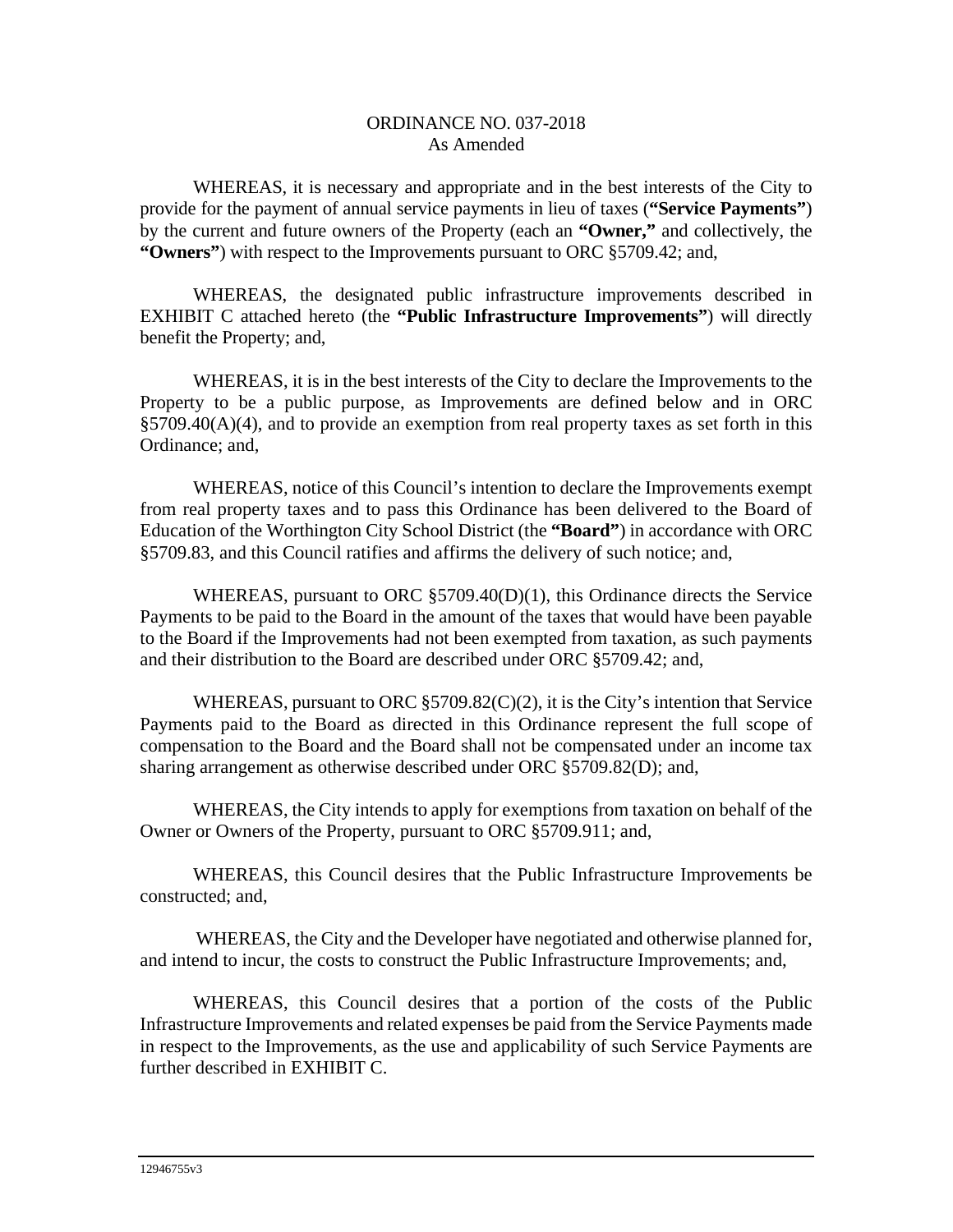NOW, THEREFORE, BE IT ORDAINED by the Council of the Municipality of Worthington, County of Franklin, State of Ohio:

 SECTION 1. Pursuant to and in accordance with the provisions of the TIF Statutes, this Council hereby determines and finds that it is in the best interests of the City to declare the Improvements to the Property to be a public purpose and to grant an exemption from real property taxes on those Improvements, and this Council finds and determines that seventyfive percent (75%) of the applicable increase in true value of the Property subsequent to the effective date of this Ordinance (the **"Improvements"**) is hereby declared to be a public purpose, with said exemption commencing on the first day of the first tax year after the effective date of this Ordinance in which the Improvements attributable to the construction of one or more completed new or redeveloped buildings on the Property first appears on the tax list and duplicate of real and public utility property, and ending on the earlier of (i) ten (10) years after such commencement date or (ii) the date on which the City can no longer require Service Payments, all in accordance with the requirements of ORC §5709.40 and ORC §5709.42.

 SECTION 2. As provided in ORC §5709.42, the Owner or Owners of the Property are hereby required to, and shall make, Service Payments to the Treasurer of Franklin County (the **"County Treasurer"**) on or before the final dates for payment of real property taxes without penalty or interest, which Service Payments shall be retained by the County Treasurer or remitted to the City for deposit in the TIF Fund (as defined below), pursuant to ORC §5709.40 and ORC §5709.42 and as provided in Section 4 of this Ordinance. Each Service Payment shall be in the same amount as the real property taxes that would have been charged and payable against the Improvements (after credit for any other payments received by the City under ORC §319.302) had an exemption from taxation not been granted, and otherwise shall be in accordance with the requirements of the TIF Statutes. Any late Service Payments shall be subject to penalty and bear interest at the then current rate established under ORC §323.121(B)(1) and ORC §5703.47 or any successor provisions thereto, as the same may be amended from time to time (the payment of penalties and interest are collectively referred to herein with the annual service payments in lieu of taxes and any related amounts received by the City under ORC §319.302 as the Service Payments).

 Service Payments are to be paid to the Board by the County Treasurer in an amount equal to the property tax payments the Board would have received from the portion of the Improvements exempted from taxation had the Improvements not been exempted. Any remaining Service Payments, after payments made to the Board under this Section, shall be allocated and deposited in accordance with Section 4 of this Ordinance.

 SECTION 3. This Council finds and determines that the Public Infrastructure Improvements will directly benefit the Property.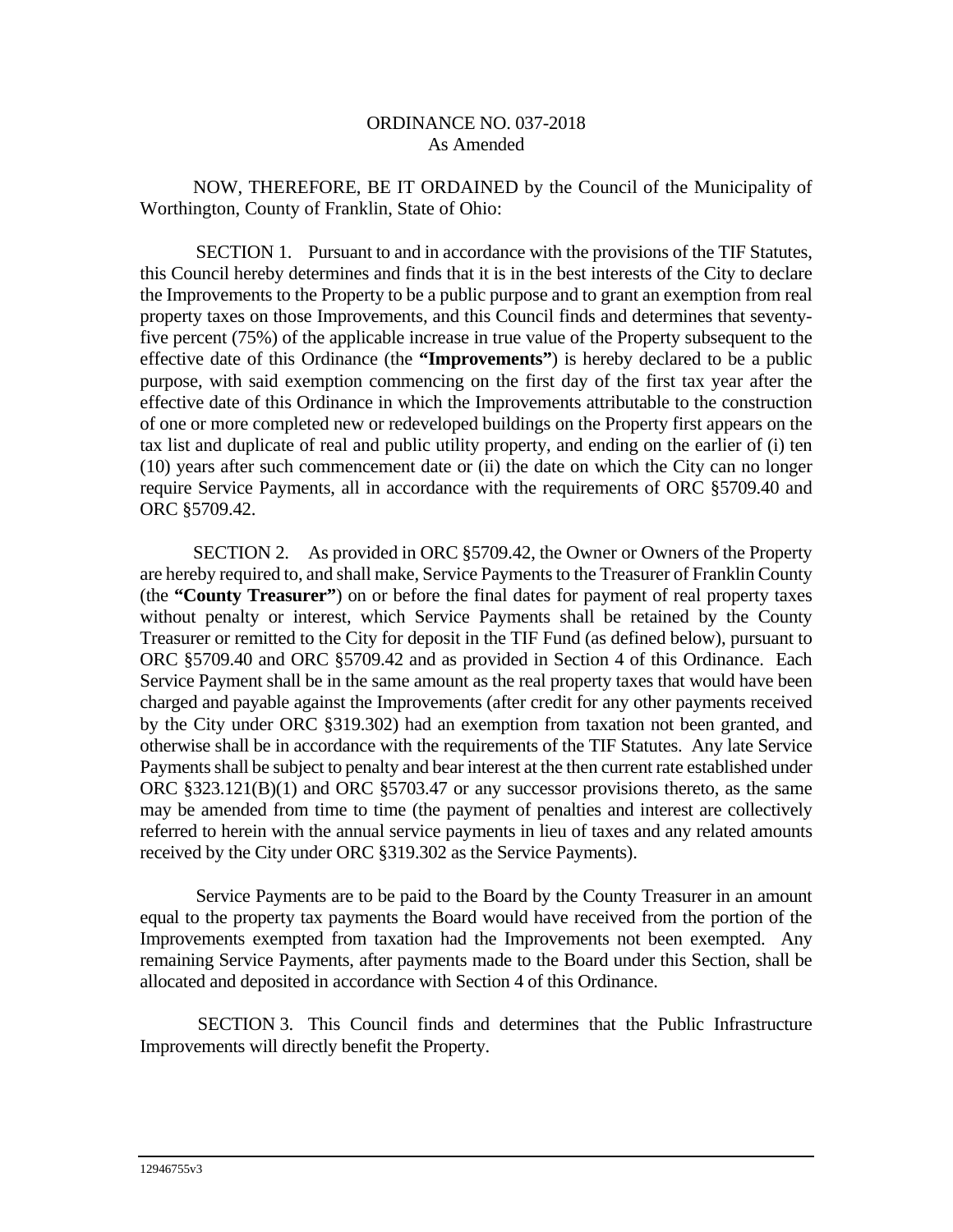SECTION 4. This Council hereby authorizes and directs the Director of Finance to establish, pursuant to and in accordance with the provisions of ORC §5709.43, the 800 Proprietors Road Public Improvement Tax Increment Equivalent Fund (the **"TIF Fund"**) to be maintained in the custody of the City. The TIF Fund shall receive all Service Payments made in respect of the Improvements which are received by the City from the County Treasurer in accordance with this Ordinance.

 The Service Payments received by the City shall be deposited into the TIF Fund and used (i) first, to pay the City's customary and reasonable costs related to the exercise of its rights and the discharge of its obligations under the TIF Statutes, this Ordinance, and all other related laws, agreements and undertakings, (ii) second, to pay the costs of the construction of the Public Infrastructure Improvements, and (iii) third, if any Service Payments remain in the TIF Fund after the payments described in  $(i) - (ii)$  above, to make payments to the City to be used for purposes of making any other future Public Infrastructure Improvements.

 The TIF Fund shall remain in existence for so long as the Service Payments are collected and used for the aforesaid purposes, after which the TIF Fund shall be dissolved in accordance with ORC §5709.43(D). Upon such dissolution, any incidental surplus remaining in the TIF Fund shall be disposed as provided in ORC §5709.43(D).

 SECTION 5. The City Manager is hereby authorized to execute the TIF Agreement on behalf of the City substantially in the form attached hereto as EXHIBIT B, which TIF Agreement includes provisions regarding the construction of the Project and the Public Infrastructure Improvements providing for, among other things, the payment of Service Payments with respect to the Property and the use of the TIF Funds, together with such revisions or additions thereto as approved by the City Manager as consistent with the objectives and requirements of this Ordinance, which approval shall be conclusively evidenced by the signing of said TIF Agreement. The City Manager and other appropriate City officials are further authorized to provide such information and to execute, certify or furnish such other documents, and to do all other things as are necessary for and incidental to carrying out the provisions of the TIF Agreement.

 SECTION 6. The City Manager, the Director of Finance and the Director of Law, and any other City official, as appropriate, are each authorized and directed to sign any other documents, instruments or certificates and to take such actions as are necessary or appropriate to consummate or implement the transactions described in or contemplated by this Ordinance.

SECTION 7. Pursuant to ORC §5709.40(I), the Clerk of this Council is hereby directed to deliver a copy of this Ordinance to the Director of the Ohio Development Services Agency within fifteen days after its passage, and on or before March 31 of each year that the exemption set forth in Section 1 hereof remains in effect, the City Manager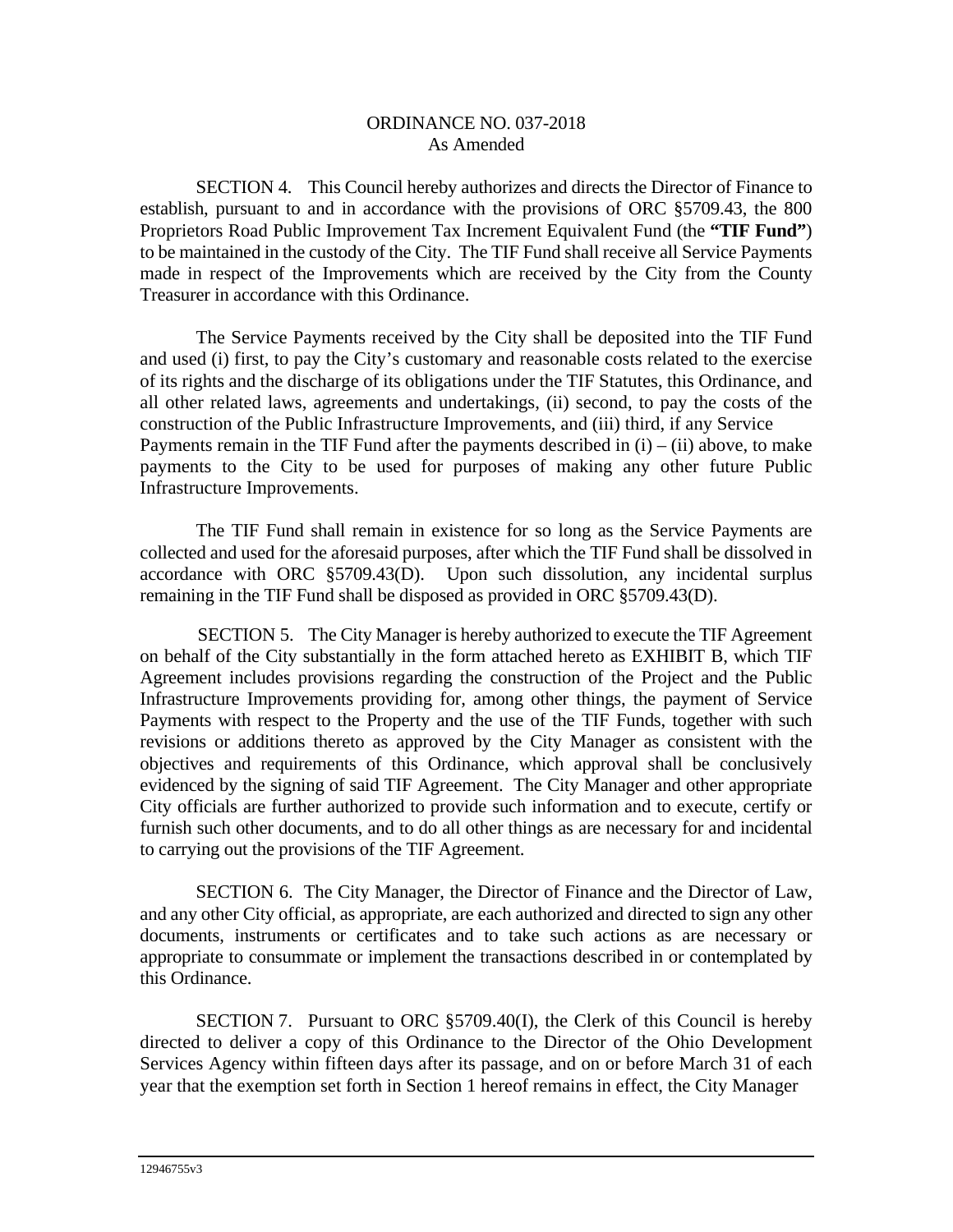shall cause to be prepared and submitted to the Director of the Development Services Agency the status report required thereunder.

 SECTION 8. This Council finds and determines that all formal actions of this Council concerning and relating to the passage of this Ordinance were taken in an open meeting of this Council and that all deliberations of this Council that resulted in those formal actions were in meetings open to the public in compliance with the law.

SECTION 9. That notice of passage of this Ordinance shall be posted in the Municipal Administration Building, the Worthington Library, the Griswold Center and the Worthington Community Center and shall set forth the title and effective date of the Ordinance and a statement that the Ordinance is on file in the office of the Clerk of Council. This Ordinance shall take effect and be in force from and after the earliest period allowed by law and by the Charter of the City of Worthington, Ohio.

Passed July 2, 2018

 \_/s/ Bonnie D. Michael\_\_\_\_\_\_\_\_\_\_\_\_\_\_\_\_ President of Council

Attest:

 $\frac{1}{s}$  P.H. July 2, 2018 Clerk of Council Effective July 25, 2018

Introduced June 18, 2018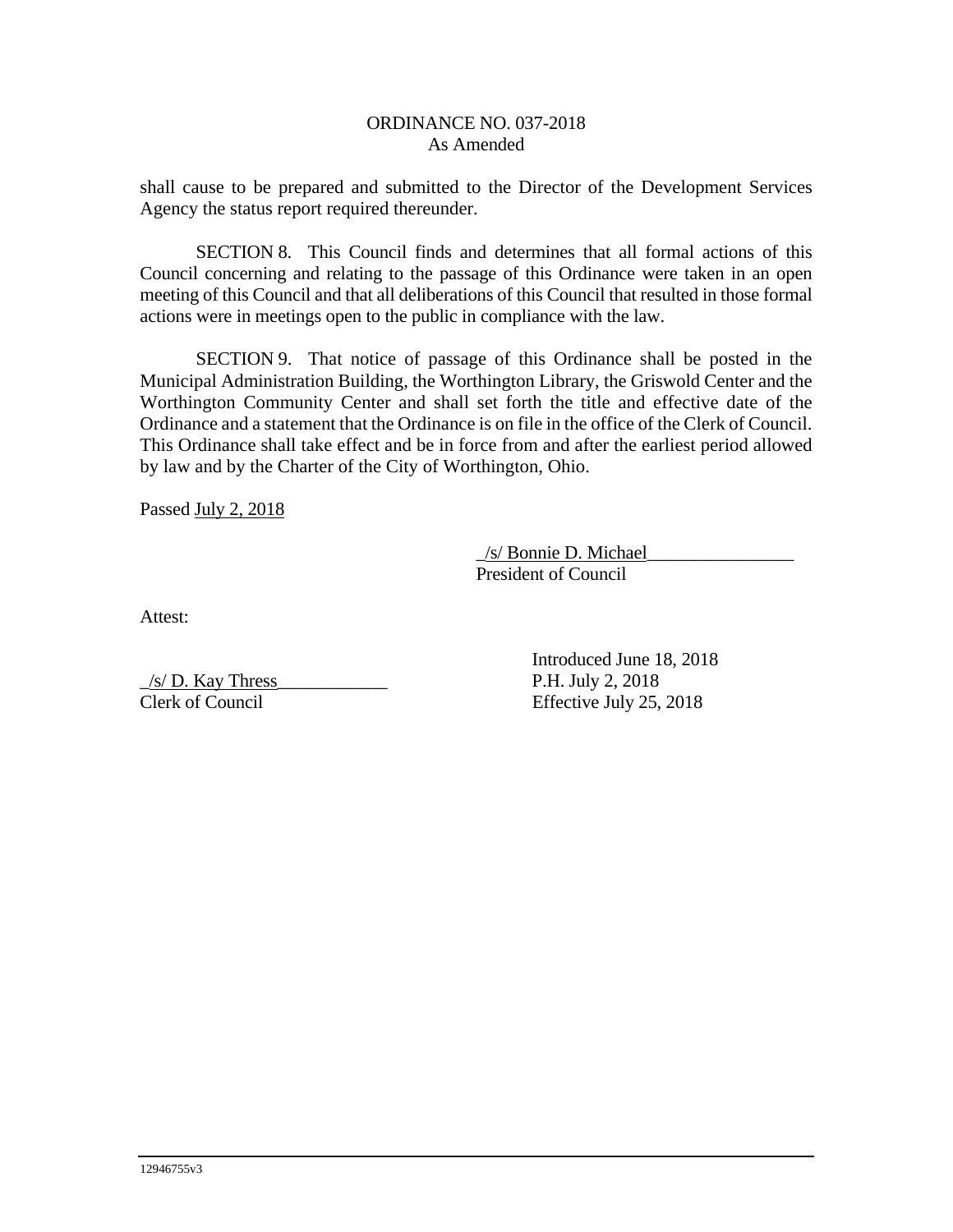## **EXHIBIT A**

## **PROPERTY DESCRIPTION**

 Real property located at 800 Proprietors Road, Parcel Number 100-000401, as that real property is located in the City of Worthington, Franklin County.

 The parcels enumerated herein and any subsequent purported subdivisions and/or re-assigned parcel number identifications or street addresses shall constitute the "**Property**."

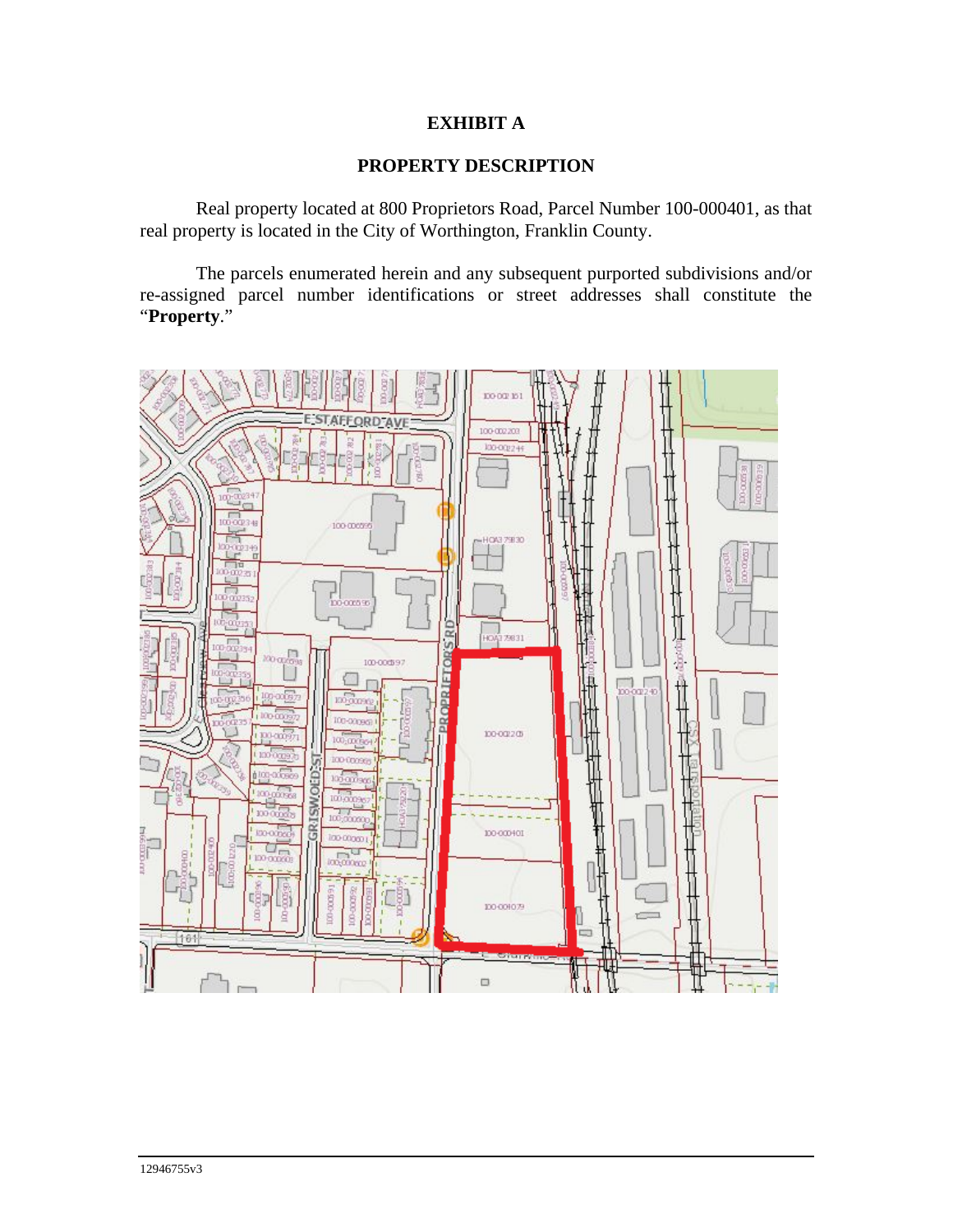### **EXHIBIT B**

## **TAX INCREMENT FINANCING AGREEMENT Between THE CITY OF WORTHINGTON And THE GRIFFIN 105 GROUP, LLC**

 This Tax Increment Financing Agreement ("**Agreement**") has been made and entered into as of the \_\_\_ day of \_\_\_\_\_\_\_\_\_\_\_\_, 2018 (the "**Effective Date**") by and between the City of Worthington, Ohio (the **"City"**), a municipal corporation organized and existing under the constitution and the laws of the State of Ohio, with its main office located at 6550 North High Street, Worthington, Ohio 43085, and The Griffin 105 Group, LLC, an Ohio limited liability company (the **"Developer"**), with principal offices at 470 Olde Worthington Road, Suite 100, Westerville, Ohio 43082. The City and the Developer are collectively referred to herein as the "**Parties**."

#### **WITNESSETH:**

**WHEREAS**, the Developer, and any related entity formed for the specific purpose of developing the Property, as described herein, owns or plans to acquire all of the real property described and/or depicted in Exhibit "A", attached to this Agreement and incorporated herein, located in the City (collectively, the **"Property"**), and identified in tax year 2017 by the Franklin County Auditor as comprising the following tax parcel number: 100-000401; and

**WHEREAS**, the Developer has proposed the redevelopment of the Property as an assisted living memory care community (the **"Project"**), as more fully described in Exhibit B, Scope of Work, attached to this Agreement and incorporated herein; and

**WHEREAS**, the City anticipates passing or has passed Ordinance No. XX-2018 (the **"TIF Ordinance"**), pursuant to and in accordance with Ohio Revised Code (**"ORC"**) Sections 5709.40, 5709.42 and 5709.43 (the **"TIF Statutes"**), (i) declaring that the increase in assessed value of the Property (which increase in assessed value is the **"Improvement"**, as that term is defined in ORC Section  $5709.40(A)(4)$  is a "public purpose"; (ii) declaring that the Public Infrastructure Improvements (as defined hereafter) to be made are designated as those public infrastructure improvements that directly benefit, or that once made will directly benefit, the Property; (iii) providing for the exemption of seventy-five percent (75%) of the Improvement on the Property from real property taxation (hereinafter referred to as the **"Exempted Portion of the Improvement**"), commencing with the first day of the first tax year after the effective date of the TIF Ordinance in which the Improvements attributable to the construction of the Project on the Property first appears on the tax list and duplicate of real and public utility property, and ending on the earlier of (a) ten (10) years after such commencement date or (b) the date on which the City can no longer require Service Payments (as hereinafter defined) to be paid to the 800 Proprietors Road Public Improvement Tax Increment Equivalent Fund (the **"TIF Fund"**), which TIF Fund is established in the TIF Ordinance, all in accordance with the requirements of the TIF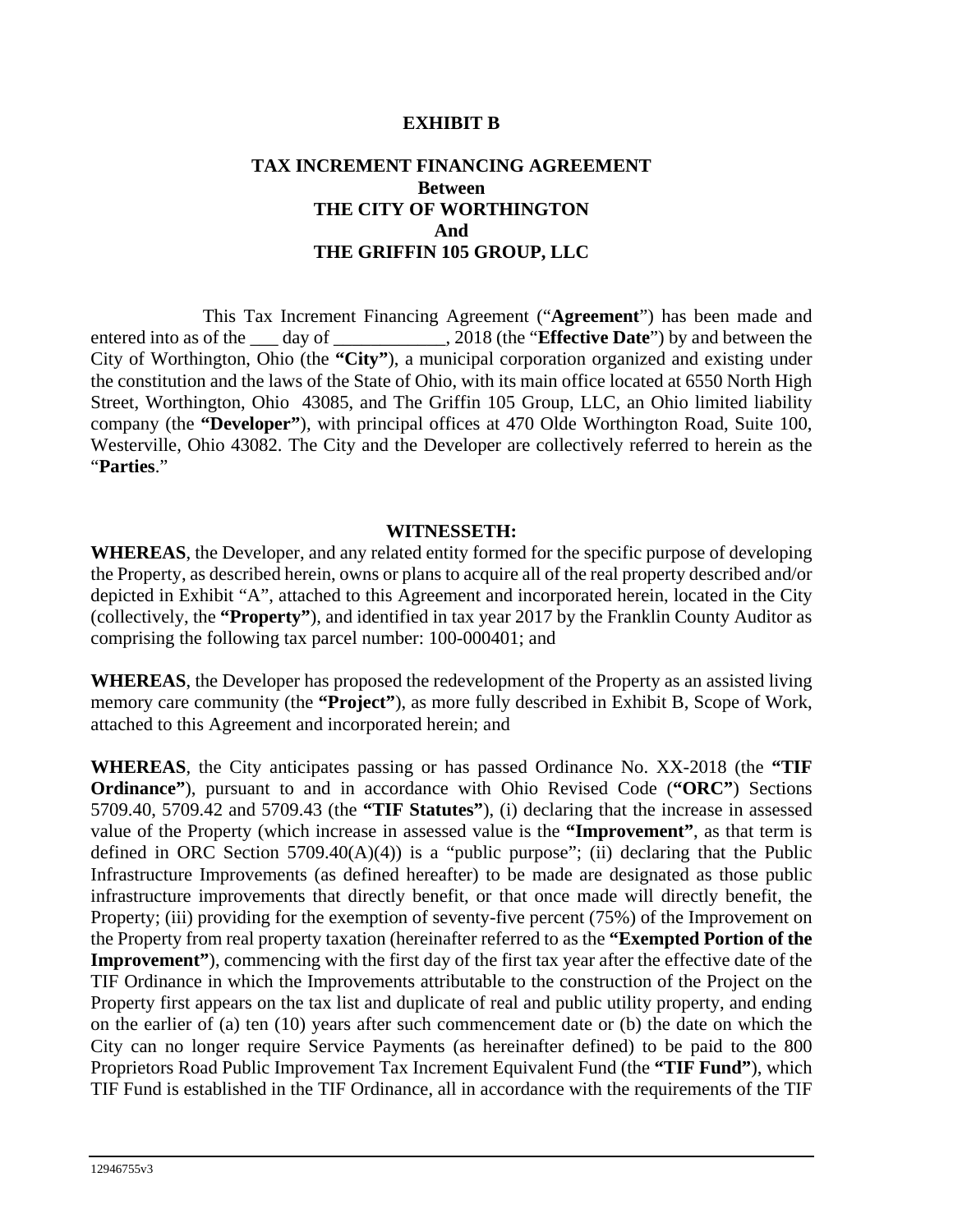Statutes; and (iv) providing for the payment of service payments in lieu of real property taxes (the **"Service Payments"**, as further defined in Section 1 hereof), which are to be charged and collected in the same manner and in the same amount as the real property taxes that would have been charged and payable against the Exempted Portion of the Improvement; and

**WHEREAS**, the City has determined that the construction of the Project by the Developer and the fulfillment generally of this Agreement, are in the best interests of the City and will advance the health, safety and welfare of its residents; and

**WHEREAS**, in consideration of actions to be taken by the City, the Developer has agreed to construct the Improvements; and

**WHEREAS**, the City will cause to be made certain related public infrastructure improvements, as outlined in Exhibit "C", attached hereto and incorporated herein (collectively, the **"Public Infrastructure Improvements"**) that, once made, will directly benefit the Property; and

**WHEREAS**, the determination by the City in the TIF Ordinance that the Improvement to the Property is a "public purpose" was made solely and exclusively for the purpose of permitting the aforementioned tax exemption and imposition of the obligation to pay Service Payments to pay or finance costs of the Public Infrastructure Improvements; and

**WHEREAS**, the City and the Developer desire to enter into this Agreement, which defines the rights and responsibilities of each party.

**NOW THEREFORE,** the Developer, pursuant to this Agreement and for itself and its successors and assigns to or of the Property, hereby declares that the Property and the Project shall be held, developed, encumbered, leased, occupied, improved, built upon, used and conveyed subject to the terms and provisions of this Agreement; and, in consideration of these premises and the mutual covenants and obligations of the Parties hereto set forth, each of them does hereby covenant and agree as follows:

§1. Covenant to Make Payments in Lieu of Taxes. The Developer agrees, for itself and its successors and assigns to or of the Property or any part thereof (the Developer and each successor or assign is individually referred to as an "**Owner**" and collectively as the "**Owners**"), that the Owners shall pay all Service Payments with respect to the Exempted Portion of the Improvement on the Property pursuant to and in accordance with the TIF Statutes, the TIF Ordinance and this Agreement. All such Service Payments as are levied and assessed from time to time shall be made semiannually to the Treasurer of Franklin County (or to the Treasurer's designated agent for collection of the Service Payments) on or before the date on which the semi-annual payment in respect of real property taxes would otherwise be due and payable for the Exempted Portion of the Improvement. Each semiannual payment of Service Payments shall be in the same amount as the real property taxes that would have been charged and payable against the Exempted Portion of the Improvement had an exemption from taxation not been granted, and otherwise shall be in accordance with the requirements of the TIF Statutes, including any interest assessed on any late payment of the Service Payments (currently established under Sections 323.121(B)(1) and 5703.47 of the ORC, as the same may be amended from time to time). The payment of penalties and interest are collectively referred to herein with the service payments in lieu of taxes as the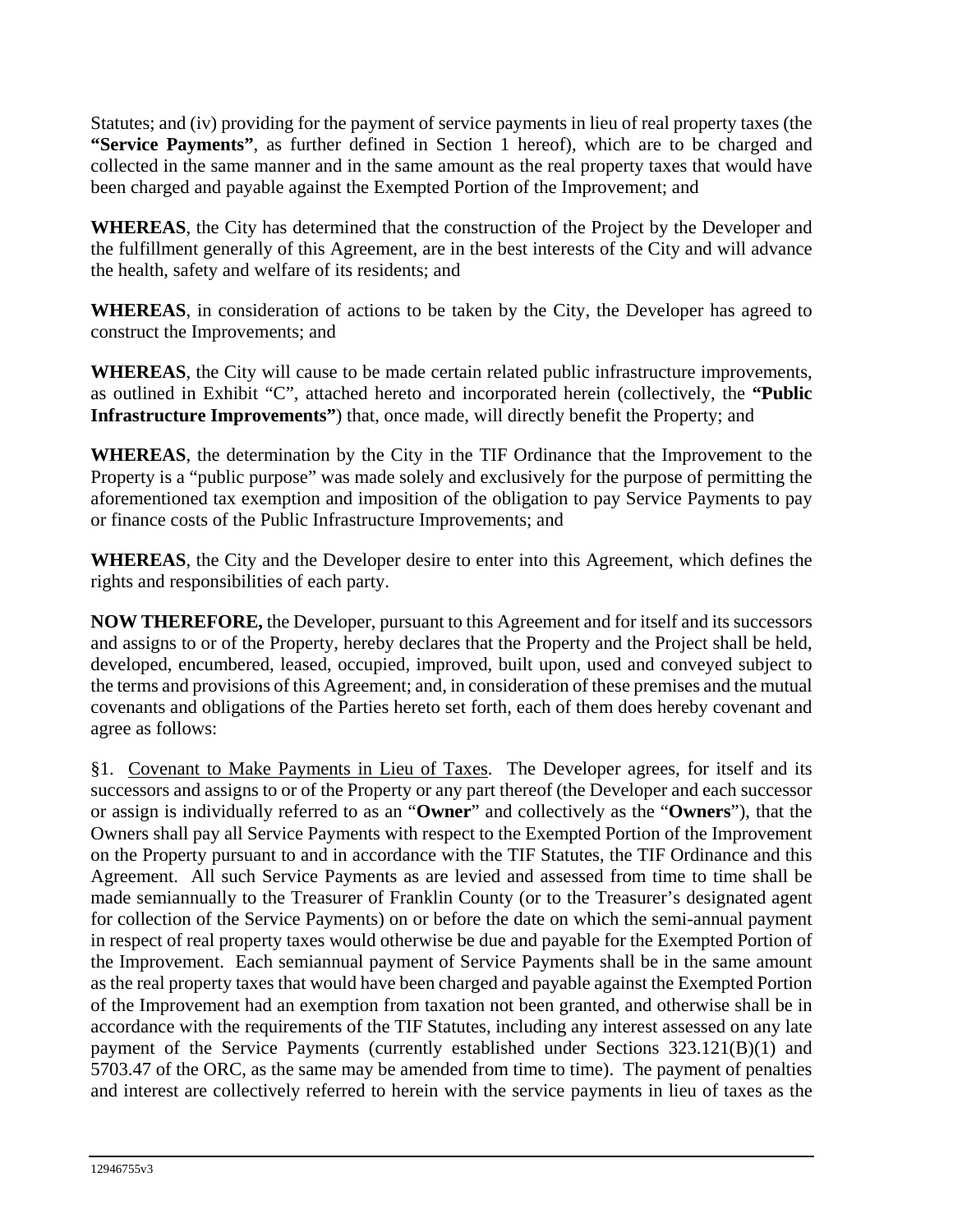"**Service Payments**". The Service Payments shall be allocated and distributed in accordance with Section 5 of this Agreement.

The exemption provided in the TIF Ordinance commences with the first day of the first tax year after the effective date of the TIF Ordinance in which any Improvement that is attributable to the construction of the Project on the Property first appears on the tax list and duplicate of real and public utility property and ends when the City can no longer use the Service Payments for any lawful purpose under the TIF Statutes or on the tenth  $(10<sup>th</sup>)$  anniversary of such commencement date, whichever is first to occur.

No Owner shall, under any circumstances whatsoever, be required for any period of any tax year to pay, whether pursuant to ORC Section 5709.42 or this Agreement, (i) both real property taxes with respect to the Exempted Portion of the Improvement and Service Payments with respect to the Exempted Portion of the Improvement, or (ii) an amount of Service Payments in excess of that amount of real property taxes that would otherwise be payable during such period had the Exempted Portion of the Improvement not had an exemption from taxation.

Notwithstanding the current configuration of the Property, the Parties acknowledge for all purposes of this Agreement that, without affecting or changing the area comprising the Property, those parcels within the Property may change from time to time in number, area and designation.

The obligations of the Developer under this Agreement are contingent on acquisition of the Property by the Developer.

§2. Priority of Service Payments. By its execution hereof, the Developer, as Owner, on behalf of itself and subsequent Owners, hereby grants to the City a continuing lien on the Property as security for the timely payment of the Service Payments in accordance with the TIF Statutes, the TIF Ordinance and this Agreement, which lien shall have the priority stated in ORC Section 5709.91.

§3. Exemption Applications. In respect of portions of the Property owned by the Developer at the time of the filing described in this Section 3, the Developer agrees and consents to the City preparing and filing all necessary applications and supporting documents to obtain the exemption from real property taxation for the Exempted Portion of the Improvement authorized by the TIF Statutes and the City (including, but not limited to, the Developer signing the Ohio Department of Taxation DTE Form 24, filed with the County Auditor, with its consent that the City execute that form). The Developer, on behalf of itself and each subsequent Owner, agrees that it shall assist and cooperate with the City, and that it shall cause each subsequent Owner by deed or declaration to assist and cooperate with the City, in the preparation and filing by the City of such applications and supporting documents that are necessary to enable the City to collect Service Payments thereunder (including, but not limited to, the Developer signing and timely filing the Ohio Department of Taxation DTE Form 26), and the Developer and each Owner shall cooperate with the City in connection with the preparation and filing of the initial and any further applications required to accomplish that purpose, and will not undertake any acts which would prohibit, prevent, delay or hinder the City from obtaining the Service Payments hereunder.

§4. Covenants to Run With the Land. It is intended and agreed that the covenants of the Developer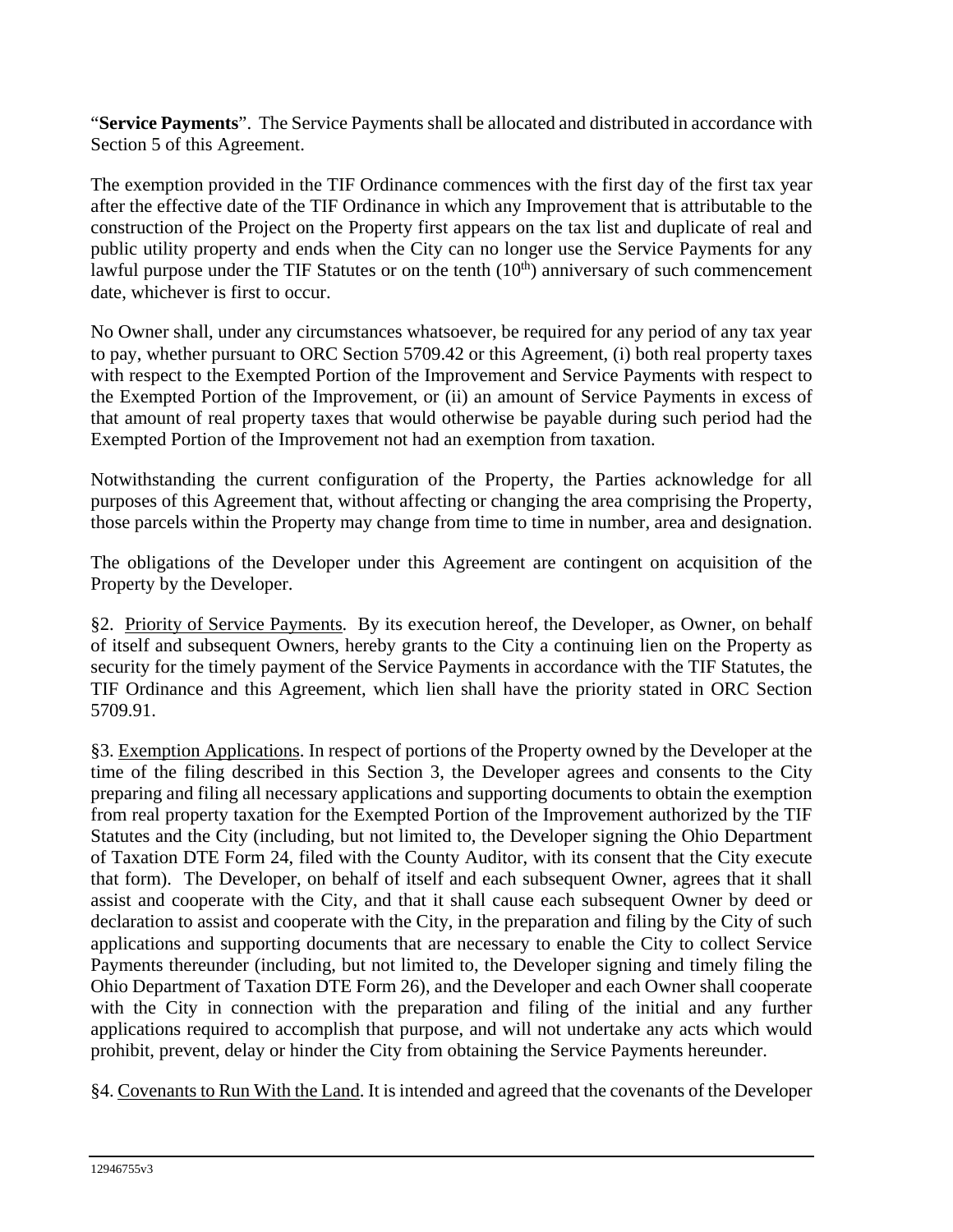as Owner in Sections 1, 2 and 3 hereof shall be covenants running with the land and that they shall, in any event and without regard to technical classification or designation, legal or otherwise, be binding to the fullest extent permitted by law and equity, for the benefit and in favor of, and enforceable by, the City against the Property, the Project and the Owners. It is further intended and agreed that such covenants shall remain in effect for the full period of exemption provided in accordance with the requirements of the Statutes, the TIF Ordinance enacted pursuant thereto and this Agreement. The Developer as Owner shall include in all recorded or recordable documents conveying the Property, or any part thereof, the legal responsibility and obligation of the new Owner to make Service Payments as a condition of ownership. Notice of sale, and copies of all recorded documents related to transferring the obligations hereunder, shall timely be provided to the City by the Owner (transferor). It is further agreed by the Developer, as Owner, that all such covenants, whether or not such provisions are included by any Owner in any deed to such Owner's successors and assigns, shall be binding upon each Owner and shall be enforceable by the City in the manner provided herein.

In amplification of, and not in restriction of, the provisions of this Section 4, it is intended and agreed that the City and its respective successors and assigns shall be deemed a beneficiary of the covenants provided herein. Such covenants shall run in favor of the City for the entire period of the exemption provided by the TIF Ordinance and the TIF Statutes, without regard to whether the City has at any time been, remains or is an owner of any land or interest therein, to which such covenants relate. The City shall have the right in the event of any breach of any covenant herein contained, to exercise all of the rights and remedies, and to maintain all actions or suits at law or in equity or in other proper proceedings, to cure such breach, to which it or any other beneficiaries of such covenant may be entitled.

The Developer further agrees for itself and any Owners, that all agreements, covenants, rights, duties, remedies and obligations of the Developer and of the City, and their respective successors and assigns, set forth in this Agreement, shall be binding upon them and their respective successors and assigns, which Agreement shall survive any recording and shall be valid and enforceable by and against the Parties referred to in this Agreement, in accordance with the terms and provisions contained therein. Any agreement or covenant referred to in this Agreement as being a covenant running with the land, shall run with the land and be valid and enforceable by and against the Parties referred to herein, in accordance with the terms and provisions thereof.

The City agrees that upon expiration of the period of exemption as that period is defined in this Agreement and the TIF Ordinance, and fulfillment of the obligations of the Developer and any subsequent Owner(s) under this Agreement with respect to each portion of the Property owned by such Owner, the City will, upon request by an Owner, execute and deliver to the Owner a recordable instrument evidencing that the obligations under this Agreement (and under any deed or Declaration) with respect to the portions of the Property owned by the Owner are fully satisfied and that the Owner and such property are released from all further obligations under this Agreement (and under any deed or Declaration).

§5. Use of TIF Payments. The Developer and the City agree that all Service Payments related to any Improvement when received by the City shall be deposited in the TIF Fund, as required by ORC Section 5709.43. The TIF Fund shall be an account maintained in the custody of the City and shall receive all distributions required to be made to the City. As provided in further detail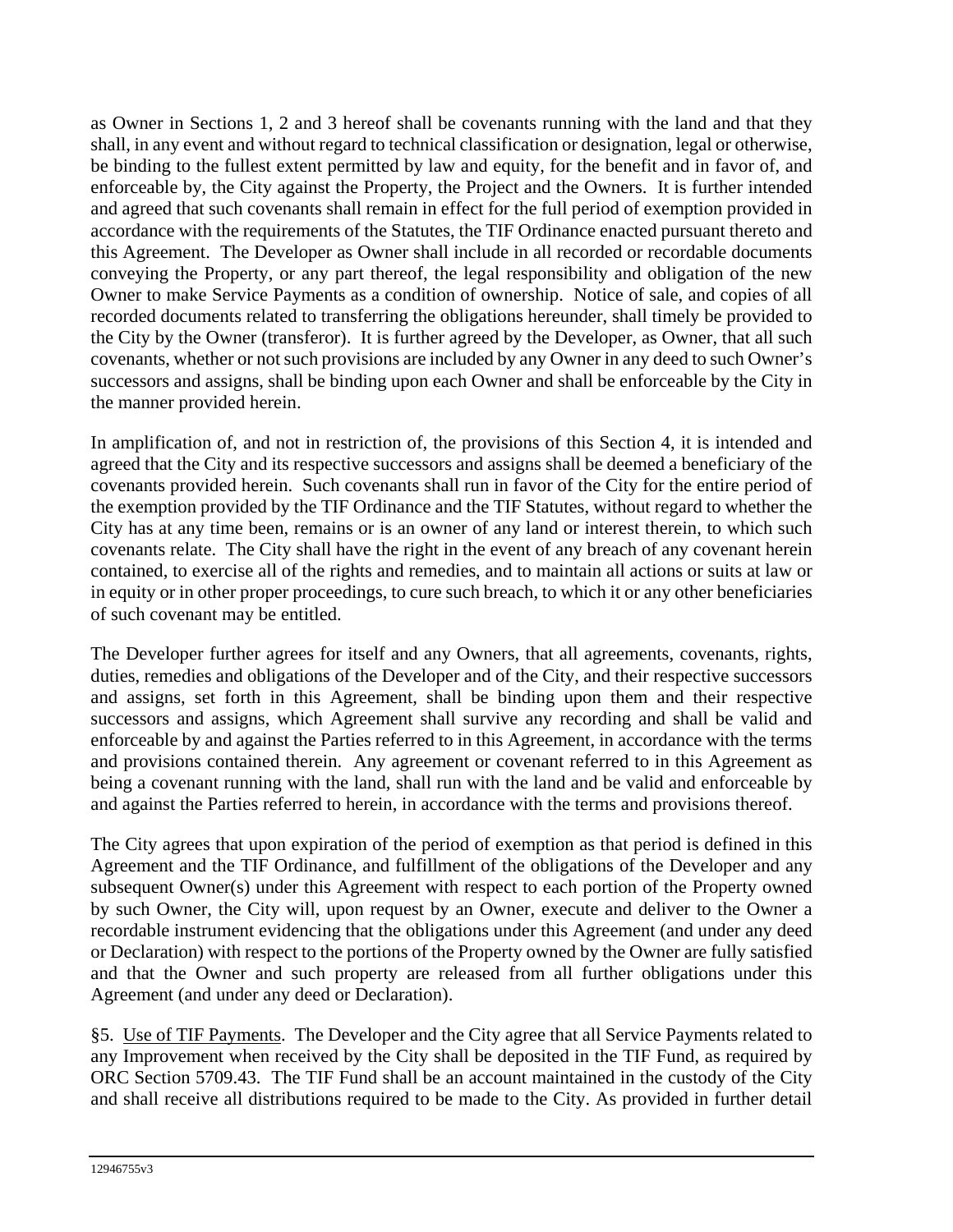below, a portion of the costs of the Public Infrastructure Improvements will be reimbursed to the Developer by the City from the TIF Fund.

All Service Payments shall first be used by the City to pay the City's customary and reasonable costs related to the exercise of its rights and the discharge of its obligations under the TIF Statutes, the TIF Ordinance and all other related laws, agreements and undertakings.

Upon completion of the Public Infrastructure Improvements constituting the clean-up and replanting of vegetation along the hillside on SR161, brick wall repair and clean-up at the intersection of SR161 and Proprietors Road, construction of a multi-purpose path along Proprietors Road, preservation and maintenance of the mature Swamp White Oak tree on the site, environmental remediation, relocation of the railroad easement, and legal, administrative, and overhead costs associated with these improvements as described on Exhibit "C", and conveyance to the City (by a method determined by the City Engineer), the Developer shall subsequently provide a certified statement of expenses that it incurred in order to design and construct such Public Infrastructure Improvements (the **"Certified Statement"**). After payment to the City for the City's costs, the Service Payments shall be used to reimburse the Developer for the Developer's expense in constructing the Public Infrastructure Improvements as shown on the Certified Statement, up to the amount of Two Hundred Thousand dollars (\$200,000.00) (the **"Reimbursement Amount"**), notwithstanding the Developer's total cost of construction. The Developer may assign its right to receive payments hereunder to (i) a lender as required in any financing agreements that the Developer enters into in order to finance the construction of the Public Infrastructure Improvements or (ii) an any affiliate, successor, or assignee of the Developer, in either case subject to prior review and approval of such assignment by the City. Either this Agreement must be recorded or a recorded declaration of covenants must be filed with respect to the Property prior to the conveyance of any portion of the Property.

Should the Developer convey its interest in the Property prior to receiving full payment of the Reimbursement Amount by the City, only the Developer, and not a successor Owner of the Property or any part thereof, shall be entitled to the payments from the TIF Fund for the cost shown on the Certified Statement. No such reimbursement shall be made to the Developer from any fund other than the TIF Fund. If there are insufficient funds in the TIF Fund to make a payment to the Developer because either the Developer or a successor in interest has failed to pay the Service Payments, the City shall have no obligation to reimburse the Developer until the TIF Fund receives the Service Payments from the County.

After reimbursement is made to the Developer, the City may then use Service Payments to pay for the cost of the Public Infrastructure Improvements, and then thereafter, for any lawful purpose. The TIF Fund shall remain as an account in existence so long as such Service Payments are collected and used for the aforesaid purposes, after which time the TIF Fund shall be dissolved and any surplus funds remaining therein shall be transferred to the City's general fund, all in accordance with ORC Section 5709.43.

§6. Developer's Grant of Easements. The Developer, as Owner, hereby covenants to grant at no cost such temporary and permanent easements on the Developer's Property to the City that are necessary for the City to maintain, operate and repair the Public Infrastructure Improvements as they may be reasonably requested by the City, to the extent that such temporary and permanent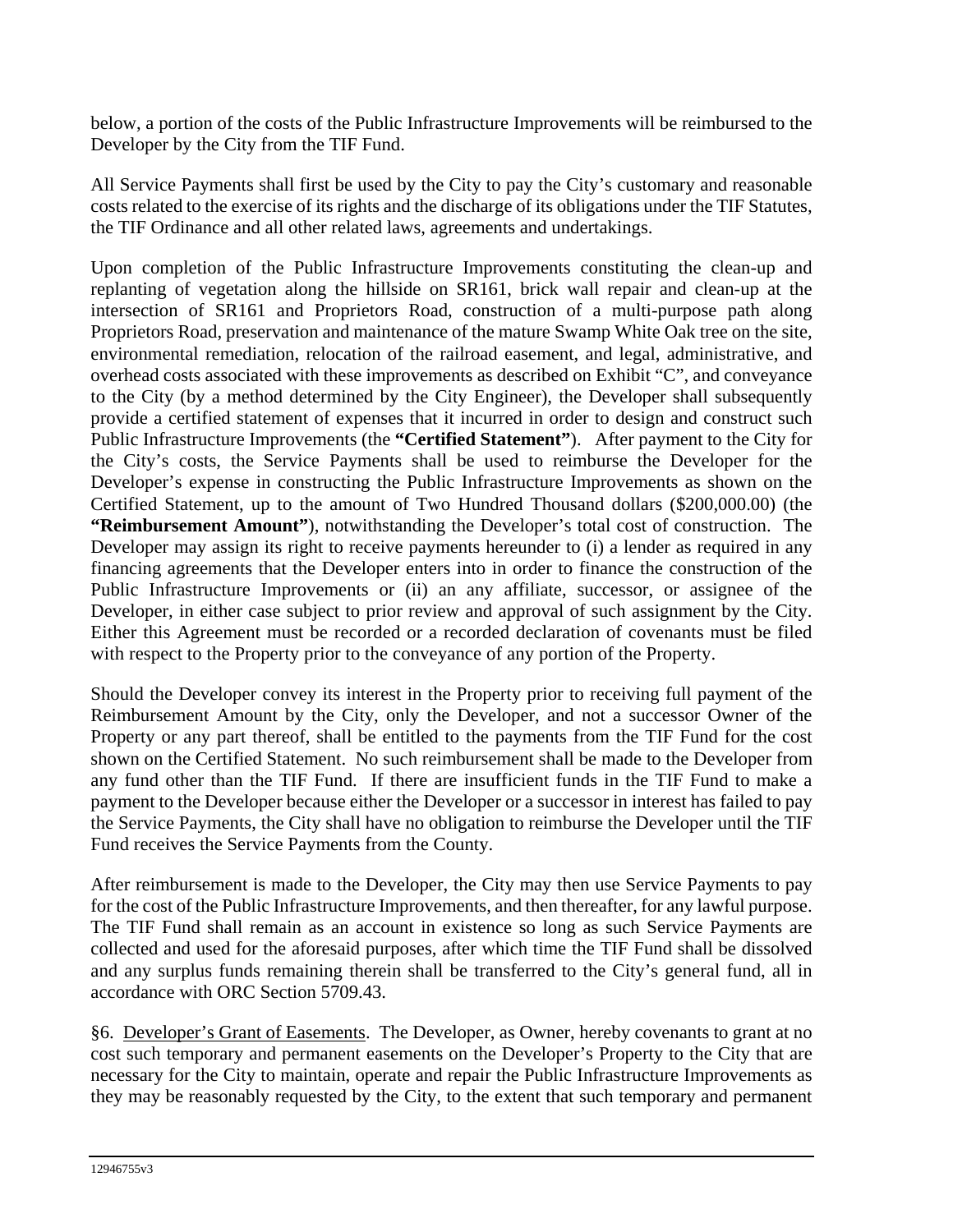easements have not been granted to the City by the Developer's plat. The City shall be responsible for preparation of any documents required for such easements that are not conveyed to the City by the Developer's plat.

§7. Agreement Binding on Parties; No Personal Liability. All covenants, obligations and agreements of the Developer and the City contained in this Agreement shall be effective to the extent authorized and permitted by applicable law, and shall be binding upon and inure to the benefit of the successors and assigns of the Parties hereto. No such covenants, obligation or agreement shall be deemed to be a covenant, obligation or agreement of any present or future member, officer, agent or employee of the City in other than their official capacity or of any individual person who is an officer, member, director or shareholder of the Developer other than in their capacity as an officer, member, director or shareholder, and neither the members of the City Council nor any City official executing this Agreement or any individual person executing this Agreement on behalf of the Developer, shall be liable personally by reason of the covenants, obligations or agreements of the Developer or the City contained in this Agreement.

§8. Notices. All notices, requests, demands and other communications between the Parties required or permitted to be given under this Agreement shall be deemed to have been duly given if in writing and (i) delivered personally, (ii) deposited in the United States Mail by registered or certified mail, postage prepaid, or (iii) sent by any nationally recognized courier delivery service, and addressed as follows:

If to the City:

Matthew H. Greeson City Manager, City of Worthington 6550 North High Street Worthington, Ohio 43085

With a copy to:

Tom Lindsey Director of Law, City of Worthington 370 Highland Avenue Worthington, Ohio 43085

If to the Developer:

The Griffin 105 Group, LLC 470 Olde Worthington Road, Suite 100, Westerville, Ohio 43082 Attn: Donald Kenney Jr.

Any party may change the address and/or persons to which notices are to be addressed by giving the other party notice in the manner stated herein.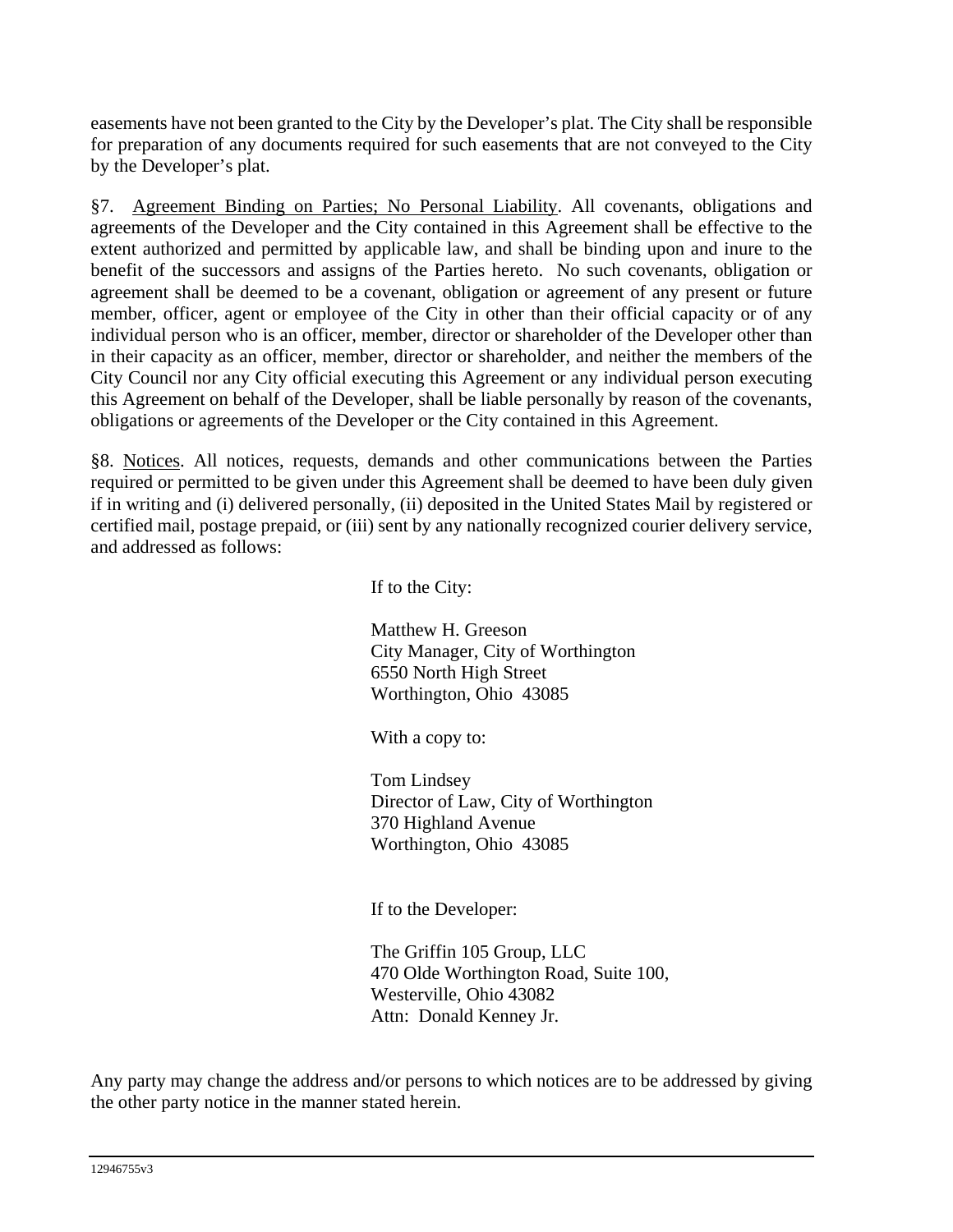§9. Complete Agreement. All present negotiations, considerations, representations and understandings between the Parties as to the implementation of the exemptions authorized by the TIF Ordinance and the subject matters of this Agreement are incorporated herein. This Agreement may only be amended by a written instrument duly authorized and executed by the Parties hereto, and subject to authorization by the Worthington City Council, if required.

§10. No Third Party Beneficiaries. None of the provisions of this Agreement or any document contemplated hereby is intended to grant any right or benefit to any person or entity that is not a party to this Agreement.

§11. Governing Law. This Agreement shall be governed exclusively by and construed in accordance with the laws of the State of Ohio.

§12. Severability. If any provision in this Agreement or any portion thereof shall be invalid or unenforceable for any reason, such invalidity or lack of enforceability shall not affect the validity or enforceability of any other provision or portion thereof. To the extent an interpretation of a provision or a portion thereof can be made which will make it valid or enforceable, the Parties agree that the interpretation making it valid or enforceable should be chosen.

[Balance of Page Intentionally Left Blank]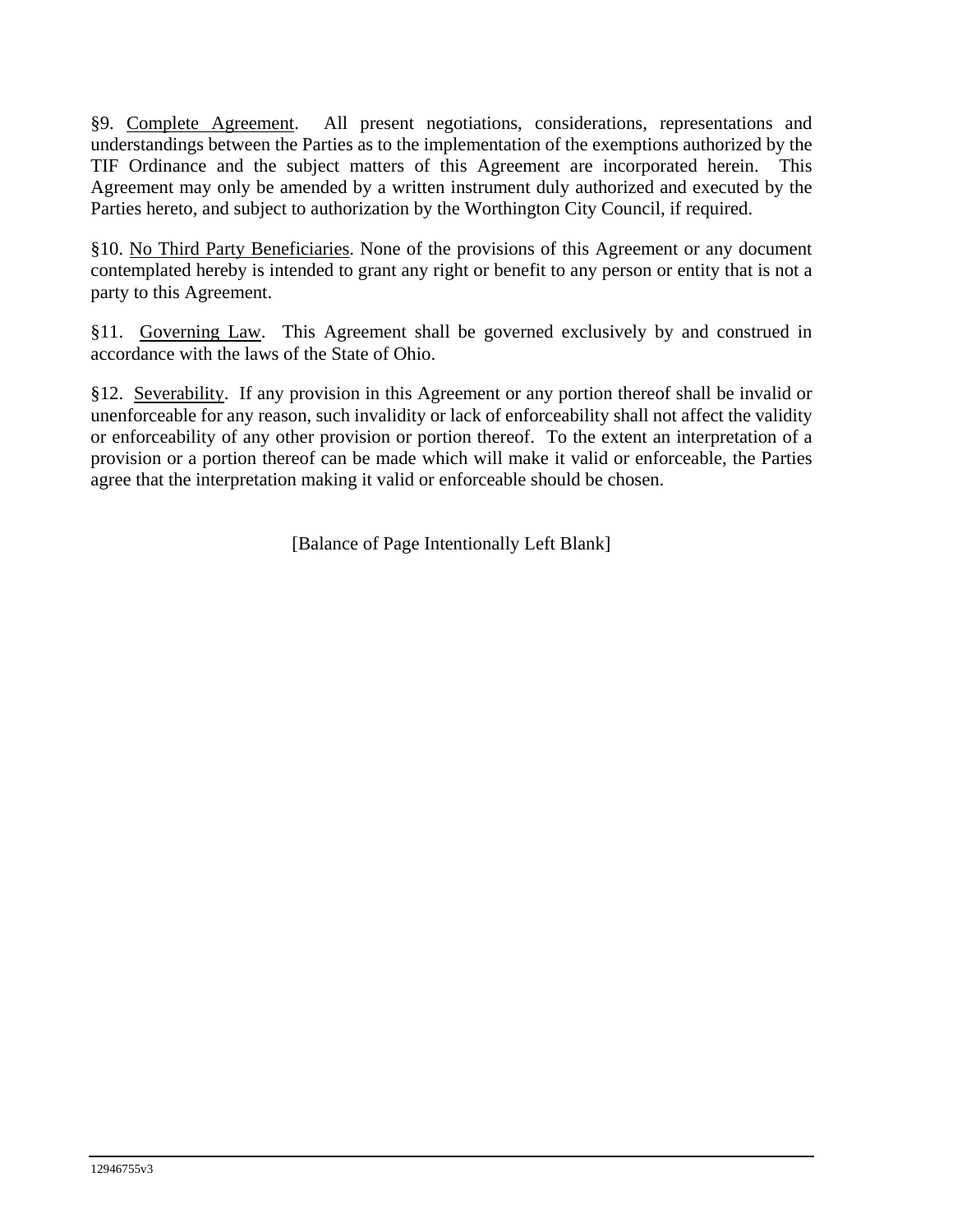**IN WITNESS WHEREOF,** the City and the Developer, each by a duly authorized representative, have caused this Tax Increment Financing Agreement to be executed as of the Effective Date.

## THE GRIFFIN 105 GROUP, LLC

 $By:$ 

Donald Kenney Jr., Owner

## THE CITY OF WORTHINGTON

 $By:$ 

Matthew H. Greeson, City Manager

Approved as to form:

\_\_\_\_\_\_\_\_\_\_\_\_\_\_\_\_\_\_\_\_\_\_\_\_\_\_\_\_

Tom Lindsey Director of Law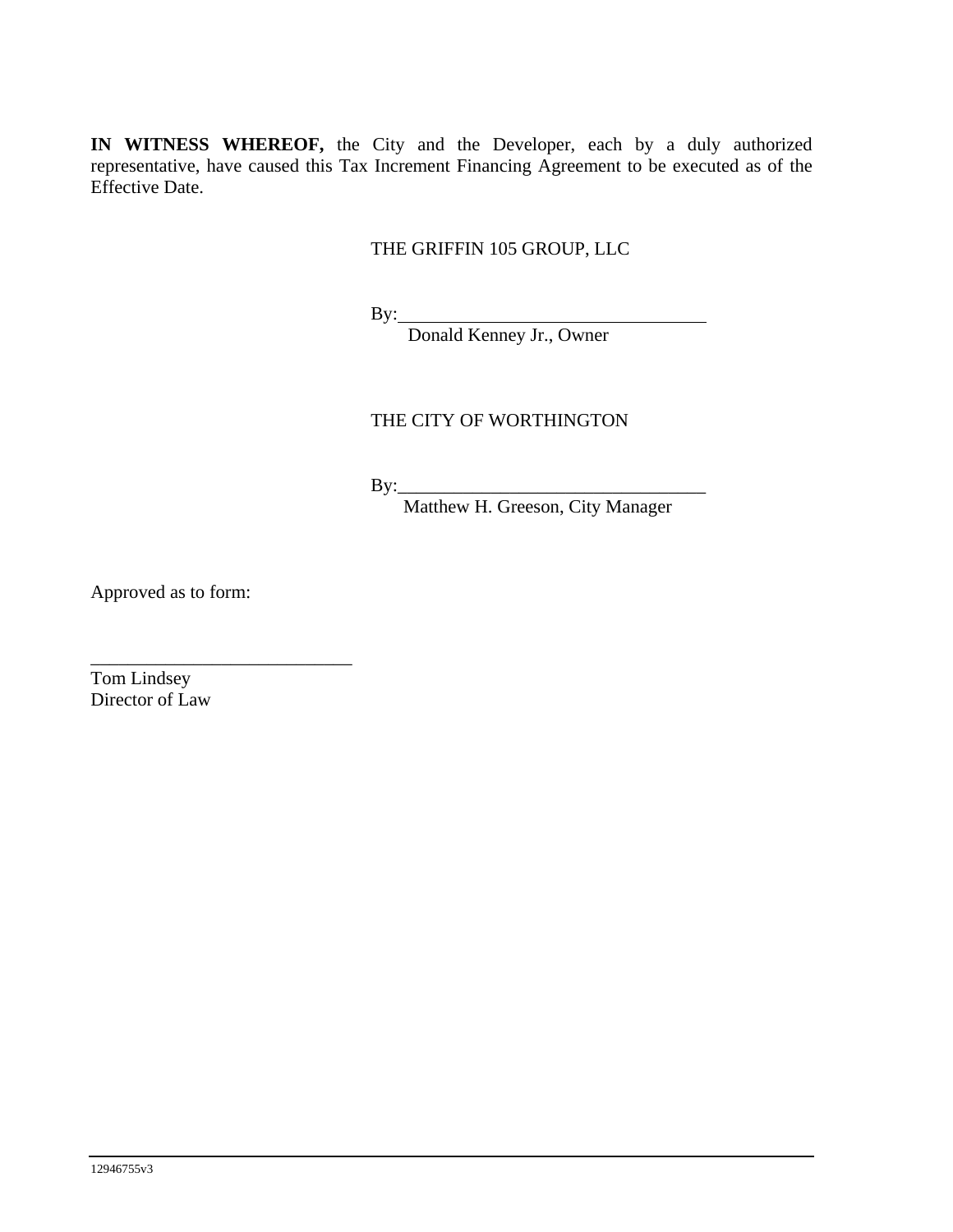# **Exhibit "A"**

## **Property Description**

 Real property located at 800 Proprietors Road, Parcel Number 100-000401, as that real property is located in the City of Worthington, Franklin County.

 The parcels enumerated herein and any subsequent purported subdivisions and/or reassigned parcel number identifications or street addresses shall constitute the "**Property**."

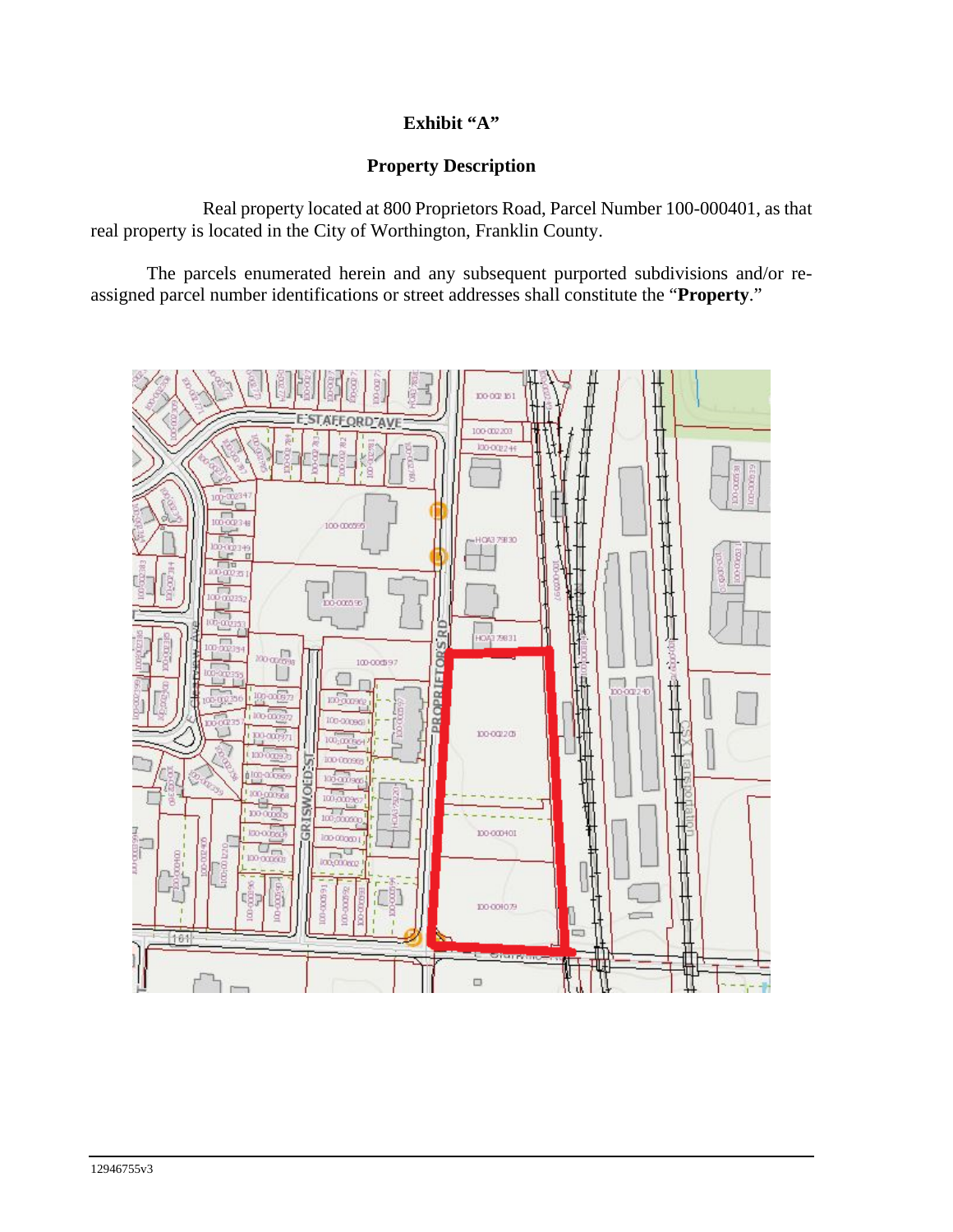## **Exhibit "B"**

## **Scope of Work**

The Griffin 105 Group, LLC (the "**Developer**") intends to redevelop commercial property located at 800 Proprietors Road, Worthington, Franklin County (parcel number 100-000401) (the "**Property**"). The Property contains 4.84 acres, and currently sits empty as the former site of Worthington Foods. As part of the redevelopment project, the Developer will rezone and consolidate the Property's existing parcels from a I-1 zoning designation to the City's Planned Unit Development designation. The Developer will construct an Alzheimer's, Dementia and Memory Care Facility with four (4) primary buildings, interconnected by interior walkways, totaling 49,657 square feet (the "**Project**"). This Project will provide a neighborhood of 54 private and semi-private rooms which average 399 square feet for each resident.

The tax increment financing in the Project is specifically intended to assist the Developer in the costs associated with cleaning-up and replanting vegetation along the hillside on SR161, repairing and cleaning-up the brick wall at the intersection of SR161 and Proprietors Road, constructing of a multi-purpose path along Proprietors Road, preserving and maintaining the mature Swamp White Oak tree on the site, remediating the surrounding environment, relocating the railroad easement, and assisting with legal, administrative, and overhead costs associated with these improvements, as well as other future public improvements that may be determined by Worthington City Council to directly benefit the Property.